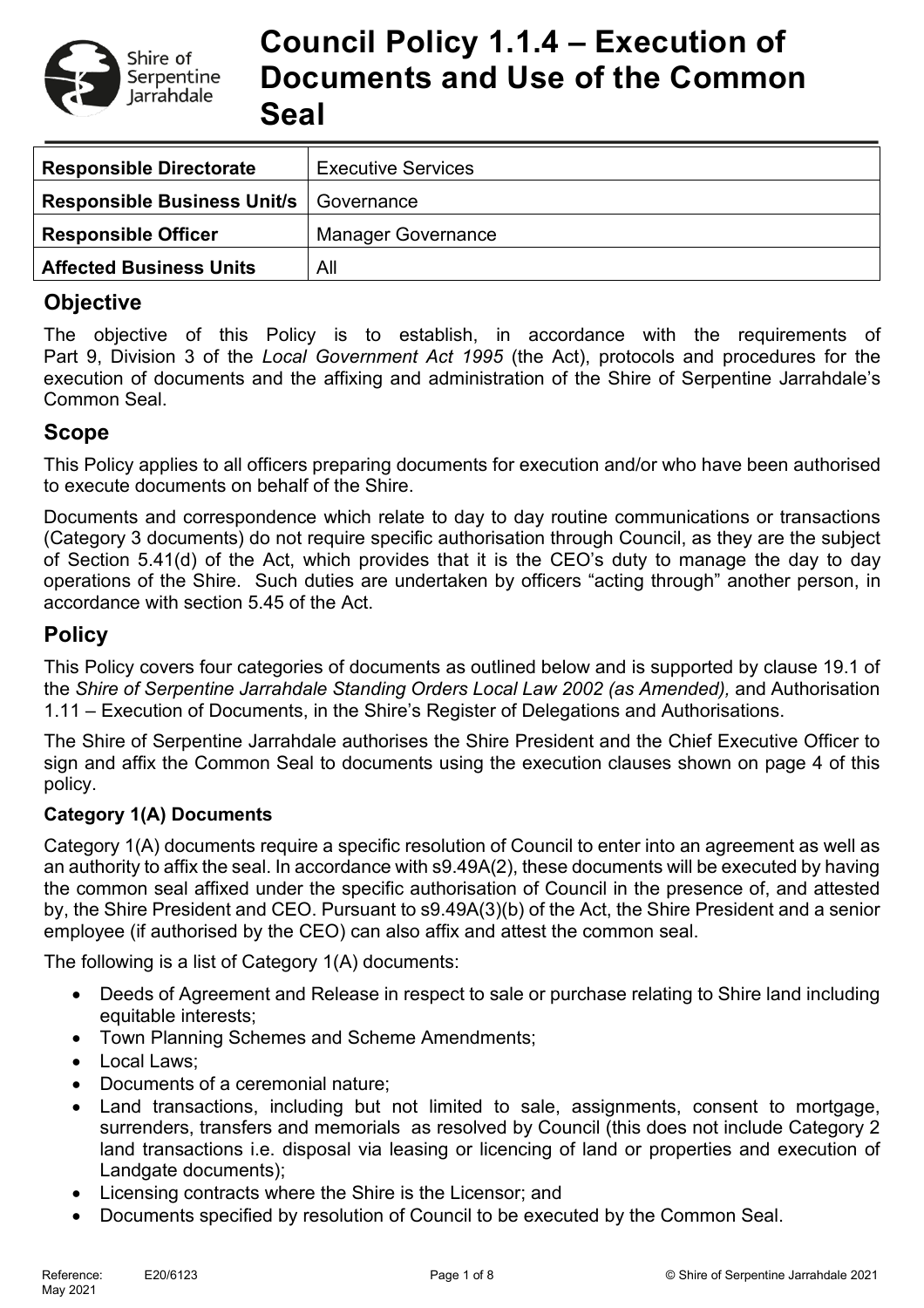### **Category 1(B) Documents**

Category 1(B) documents are those of a general form or category and which may be subject to time constraints for execution. These documents are to be sealed as part of a "class of documents" authorised by Council to be executed under the common seal without a specific Council resolution to affix the seal.

Please note that the document may not require a Council resolution (being a Category 1(B) document) however, the decision to undertake a particular course of action may still require Council approval.

The following list of documents are Category 1(B) documents:

- Agreements relating to grant funding, when the funder requires that the agreement be signed under seal;
- Debenture documents for loans which Council has resolved to raise;
- General Legal and Service Agreements not already listed in this policy; and
- Any document stating that the Common Seal of the Shire of Serpentine Jarrahdale is to be affixed provided it is not a Category 1(A) document.

In accordance with s9.49A(2), the attachment of the Common Seal requires attesting by both the Shire President (or in their absence the Deputy Shire President) and the Chief Executive Officer (or the person acting in that position). Section 9.49A(3)(b) of the Act, provides that the Shire President and a senior employee (if authorised by the CEO) can also affix and attest the common seal.

#### **Category 2 Documents**

Category 2 documents do not require the Common Seal to be affixed.

Under section 9.49A(4), Council authorises the Officers listed in Authorisation 1.11 – Execution of Documents, in the Shire's Register of Delegations and Authorisations, to sign documents and/or deeds on behalf of the Shire of Serpentine Jarrahdale. Directors only have authority where the documents are related to their area of responsibility.

The positions of Deputy CEO / Director Community and Organisational Development; Director Corporate Services; Director Development Services; Director Infrastructure Services are restricted to executing documents that are to a value of \$250,000 or less.

The execution of a document must not be inconsistent with a Council Policy or resolution.

Documents may only be executed where the funds are available and allocated for the proposed purpose in the approved budget.

The following are examples of Category 2 documents:

- Documents and/or deeds required in the management of land as a landowner or where land is a Reserve vested to the Shire of Serpentine Jarrahdale;
- Documents required to enact a decision of Council or the Development Assessment Panel (e.g. contractual documents resulting from a tender process or a memoranda of understanding);
- Documents required to enact a decision made under delegated authority or as a condition or approval given under delegated authority;
- Legally binding contracts (other than tenders) that are required to engage services or purchase products when these documents are inconsistent with the Shire's purchasing and procurement terms and conditions;
- Contracts for incoming grant funding
- Other legally binding contracts outside of the normal course of business (e.g. confidentiality, indemnity, licensing, novation and sponsorship agreements); and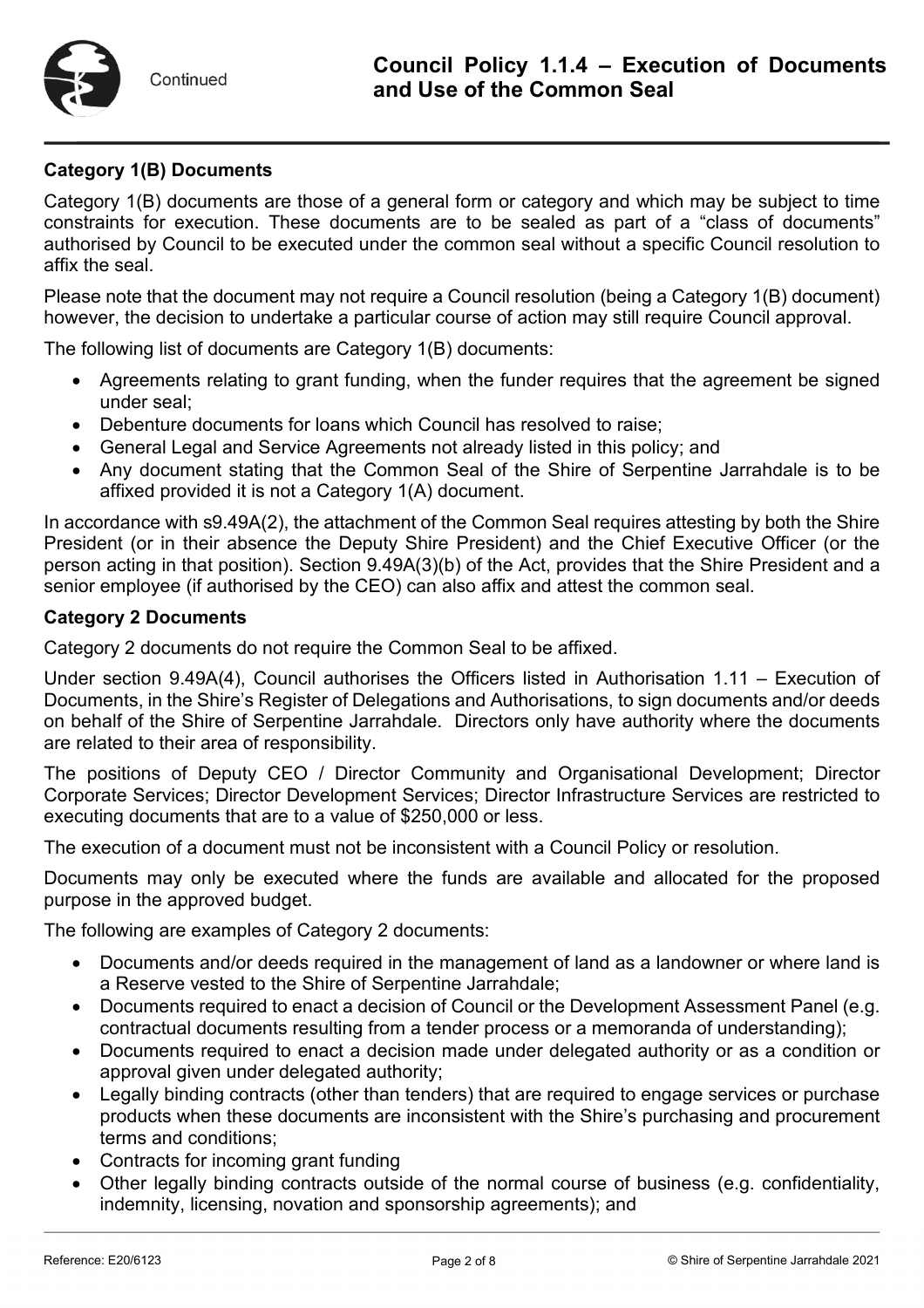- Documents and/or deeds related to leases and licences of Shire land and properties. This category includes any arrangements relating to the disposal of property via a lease or licence (but not sale), and includes but is not limited to:
	- agreement to lease or licence:
	- variation of lease or licence;
	- assignment of lease or licence;
	- subleases; and
	- surrender of lease or licence.
- The following Landgate documents and/or deeds including lodgement, removal, withdrawal, surrender/cancel or modification:
	- Notifications in accordance with Section 70A of the *Transfer of Land Act 1893*;Covenants, easements and caveats under the *Transfer or Land Act 1893*
	- Reciprocal easements and/or parking agreements
	- Rights of carriageway agreements
	- Amalgamations
	- Easements or deeds of easement under the *Land Administration Act 1997* and/or *Strata Titles Act 1985*.

#### **Category 3 Documents**

Category 3 documents are documents that are created in the normal course of business to discharge the duties of an Officer's position in a manner consistent with Shire policies and procedures. Category 3 documents are to be executed by the CEO, a Director or Manager, or a Shire officer, where the authority and accountability has been extended through an authorisation, policy, procedure, or a position description. It is therefore important to have a good knowledge of the documents that relate to the team that is responsible for the document.

These documents include but are not limited to the following:

- Agreements in the normal course of business for the purchase of goods or services identified within the business unit's budget (other than for tenders) and conforming to the requirements of the Shire's Purchasing Policy and other relevant policies (e.g. Contracts for outgoing grant funding);
- General correspondence required to discharge the duties of your position;
- Grant applications;
- Documents to authorise funding allocations for community groups; and
- Regular hire arrangements.

#### **Common Seal Register**

- 1. The Chief Executive Officer shall maintain a register of all documents executed with the Common Seal;
- 2. The register is to record each Common Seal transaction and include an identification number, date, the nature of the document and the parties to the document being executed; and
- 3. The Common Seal identification number is to be recorded on the document being executed.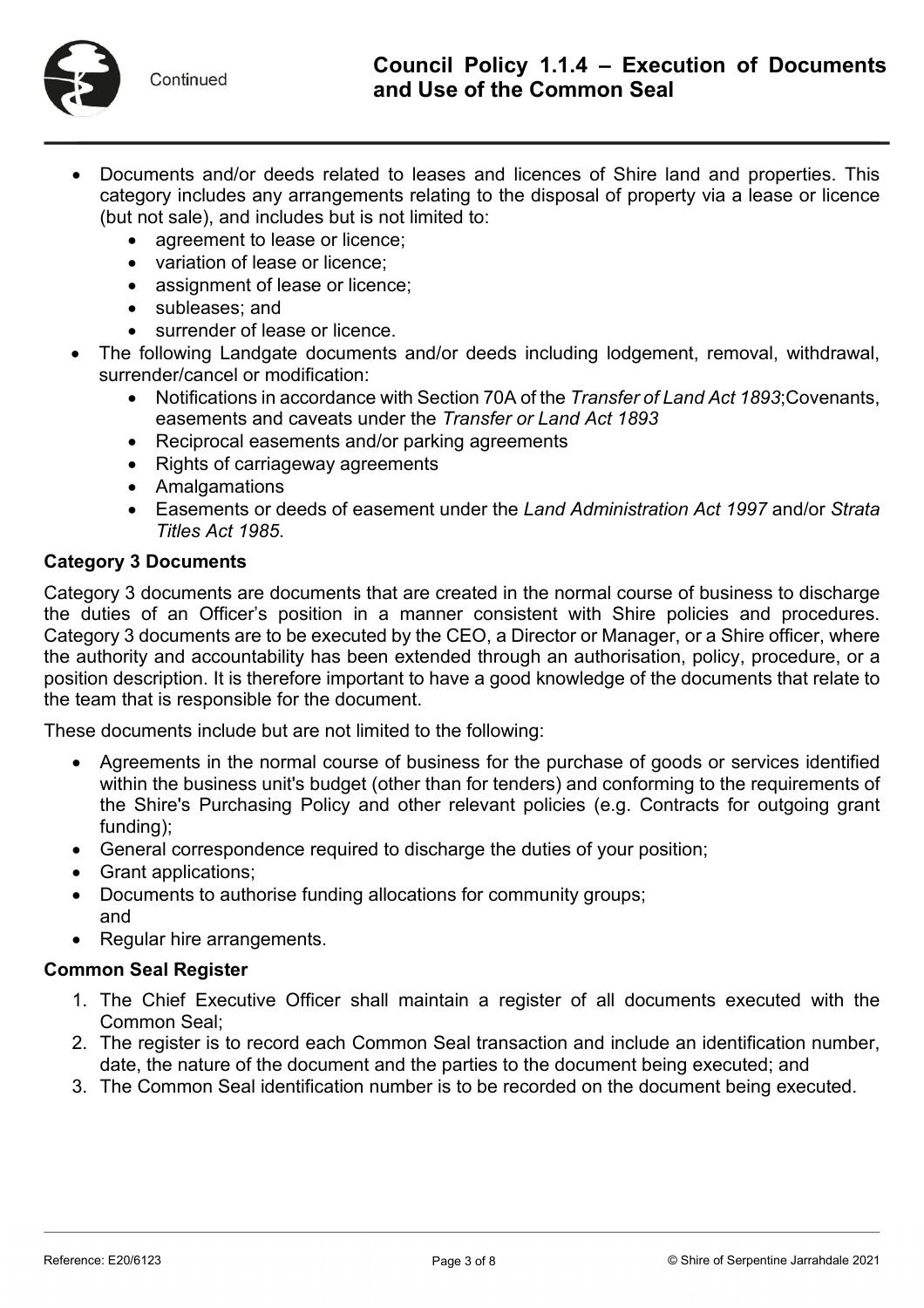

#### **Execution Clauses**

The correct execution clauses for Shire of Serpentine Jarrahdale documents are below. Officers must ensure the document being executed contains the correct execution clause.

#### Category 1(A) documents:

THE COMMON SEAL of **SHIRE OF SERPENTINE JARRAHDALE** ) **(ABN 98 924 720 841)** ) was hereunto affixed by a resolution of Council and in accordance with the ) provisions of the *Local Government Act 1995* (WA) ) in the presence of

Date

by:

| <b>Signature of President</b> | <b>Print name of President</b> |  |  |
|-------------------------------|--------------------------------|--|--|
|                               |                                |  |  |
|                               |                                |  |  |
|                               |                                |  |  |

Signature of Chief Executive Officer Print name of Chief Executive Officer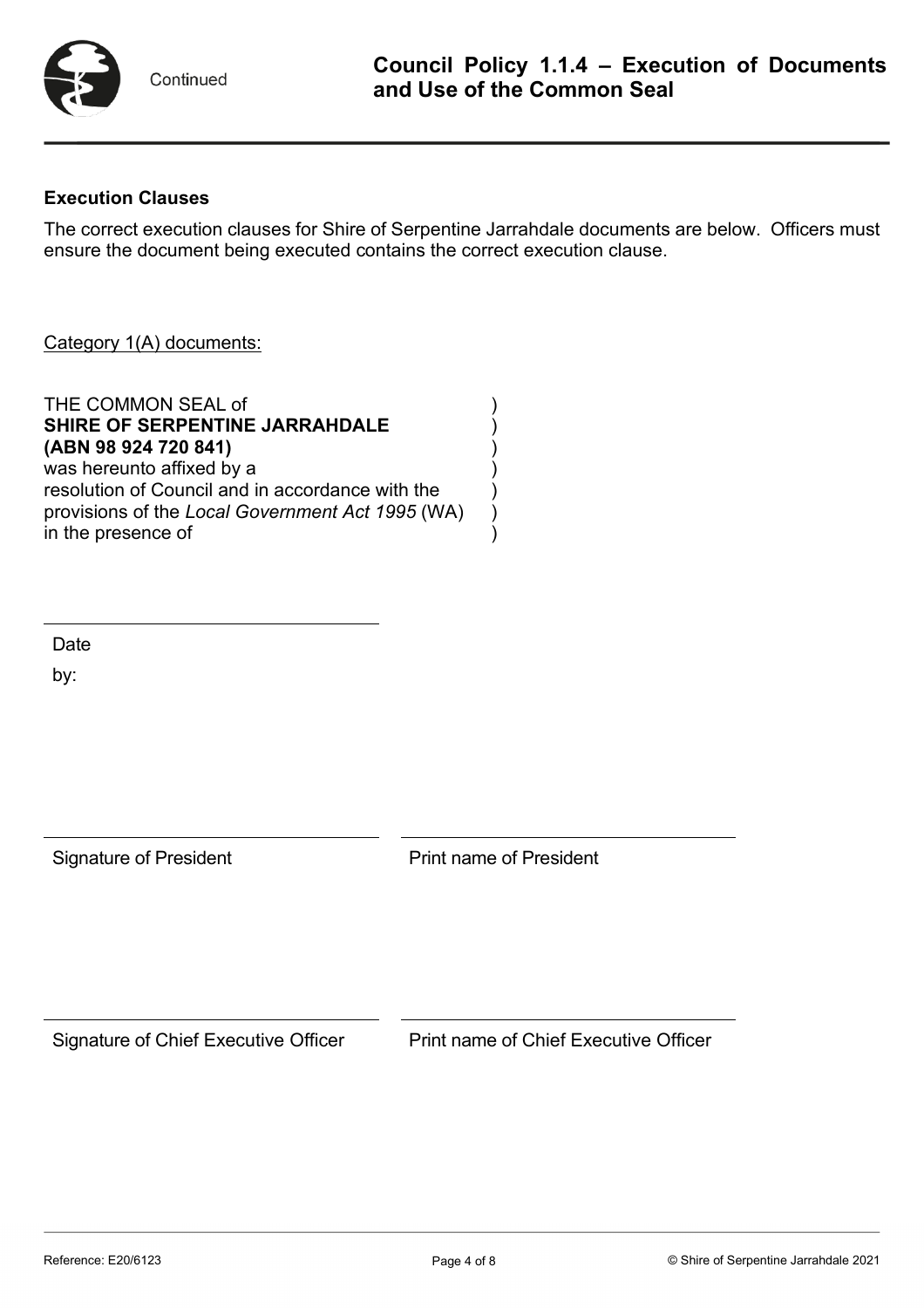

Continued

Category 1(B) documents:

THE COMMON SEAL of ) **SHIRE OF SERPENTINE JARRAHDALE** ) **(ABN 98 924 720 841)** ) was hereunto affixed in accordance with the provisions of the *Local Government Act 1995* (WA) ) in the presence of:

Date

by:

Signature of President **Print name of President** 

Signature of Chief Executive Officer Print name of Chief Executive Officer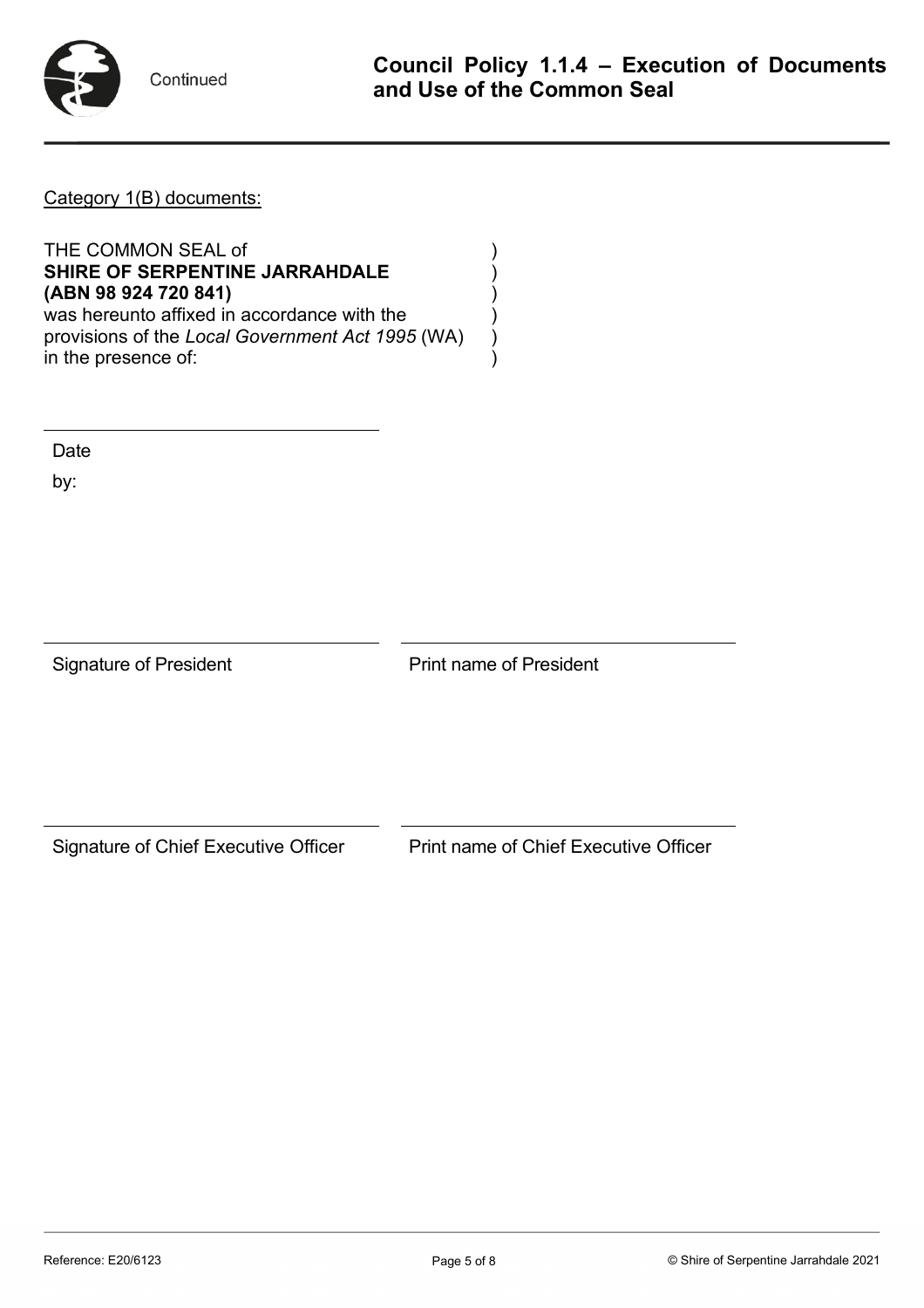

Continued

Category 2 documents - deeds:

EXECUTED as a DEED by the **SHIRE OF SERPENTINE JARRAHDALE** ) **(ABN 98 924 720 841)** ) in accordance with s9.49A of the *Local Government Act 1995* (WA) ) by its authorised officers:

**Date** 

by:

Signature of Chief Executive Officer Deputy CEO/Director Community and Organisational Development Director Development Services Director Infrastructure Services Director Corporate Services

In the presence of:

Print name of Chief Executive Officer Deputy CEO/Director Community and Organisational Development Director Development Services Director Infrastructure Services

Director Corporate Services

Signature of witness **Print name of witness**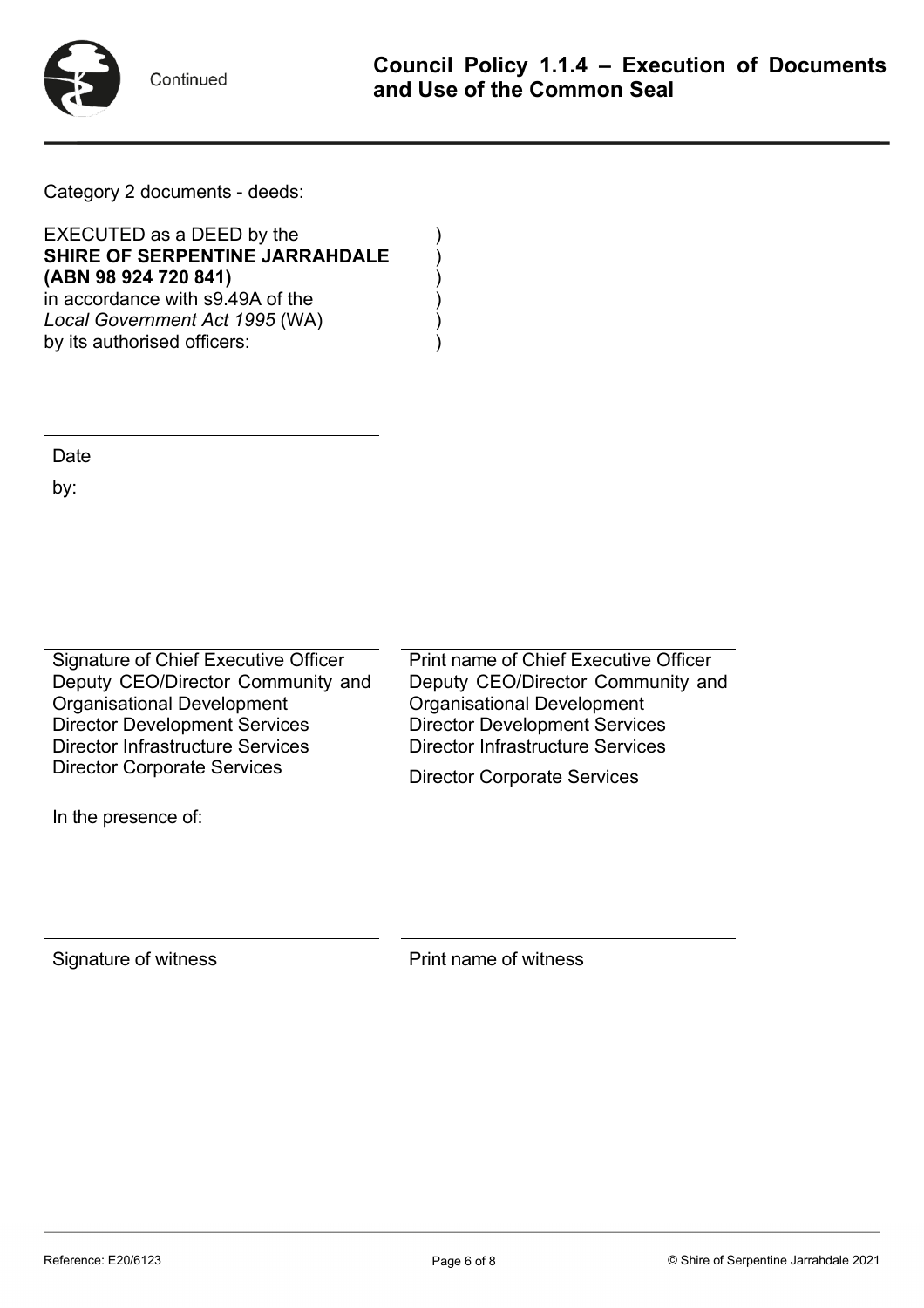

Continued

Category 2 documents – other documents:

EXECUTED by the **SHIRE OF SERPENTINE JARRAHDALE** ) **(ABN 98 924 720 841)** ) in accordance with s9.49A of the *Local Government Act 1995* (WA) ) by its authorised officers:

Date

by:

Signature of Chief Executive Officer Deputy CEO/Director Community and Organisational Development Director Development Services Director Infrastructure Services Director Corporate Services

In the presence of:

Print name of Chief Executive Officer Deputy CEO/Director Community and Organisational Development Director Development Services Director Infrastructure Services Director Corporate Services

Signature of witness **Print name of witness**